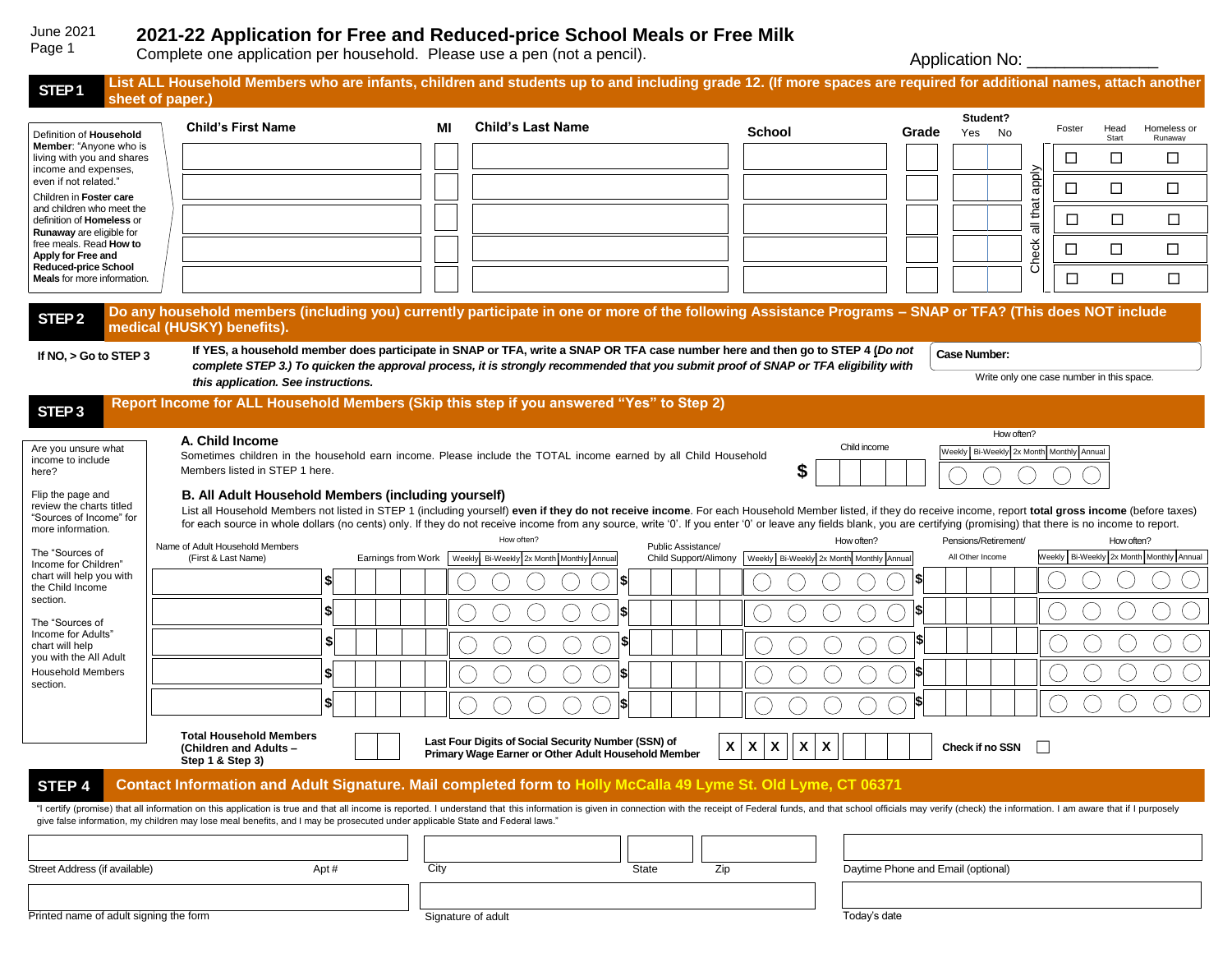# **2021-22 Application for Free and Reduced-price School Meals or Free Milk**

|                                                 | <b>Sources of Income for Children</b>                                                            | <b>Sources of Income for Adults</b>                                                                 |                                                                         |                                                                              |  |
|-------------------------------------------------|--------------------------------------------------------------------------------------------------|-----------------------------------------------------------------------------------------------------|-------------------------------------------------------------------------|------------------------------------------------------------------------------|--|
| <b>Sources of Child</b><br><b>Income</b>        | <b>Examples</b>                                                                                  | <b>Earnings from Work</b>                                                                           | <b>Public Assistance/Alimony/</b><br><b>Child Support</b>               | <b>Pensions/Retirement/</b><br>All Other Income                              |  |
| Earnings from work                              | A child has a regular or part-time job where they earn a<br>salary or wages                      | • Gross income for salary, wages, cash<br>-- bonuses                                                | • Unemployment benefits<br>• Worker's compensation                      | • Social Security (including railroad<br>retirement and black lung benefits) |  |
| Social Security<br>• Disability                 | A child is blind or disabled and receives Social Security<br>benefits                            | • Net income from self-employment<br>(farm or business)                                             | Supplemental Security Income<br>(SSI)                                   | • Private pensions or disability<br>• Requiar Income from trusts or          |  |
| Payments<br>$\bullet$ Survivor's<br>Benefits    | A parent is disabled, retired, or deceased, and their child<br>receives social security benefits | If you are in the U.S. Military:                                                                    | Cash assistance from state or<br>local government<br>• Alimony payments | estates<br>• Annuities<br>• Investment income                                |  |
| Income from<br>persons outside the<br>household | A friend or extended family member regularly gives a child<br>spending money                     | Basic pay and cash bonuses (do NOT<br>include combat pay, FSSA or<br>privatized housing allowances) | • Child support payments<br>• Veteran's benefits<br>• Strike benefits   | Earned Interest<br>• Rental income<br>• Regular cash payments from           |  |
| Income from any<br>other source                 | A child receives income from a private pension fund, annuity,<br>or trust                        | • Allowances for off-base housing, food<br>and clothing                                             |                                                                         | outside household                                                            |  |

#### **OPTIONAL Children's Racial and Ethnic Identities**

We are required to ask for information about your children's race and ethnicity. This information is important and helps to make sure we are fully serving our community. Responding to this section is optional and does not affect your children's eligibility for free or reduced-price meals.

| Ethnicity (check one): | Hispanic or Latino                                                    | $\Box$ Not Hispanic or Latino |              |                                  |                                                  |              |
|------------------------|-----------------------------------------------------------------------|-------------------------------|--------------|----------------------------------|--------------------------------------------------|--------------|
|                        | Race (check one or more): $\square$ American Indian or Alaskan Native |                               | $\Box$ Asian | $\Box$ Black or African American | $\Box$ Native Hawaiian or Other Pacific Islander | $\Box$ White |

The **Richard B. Russell National School Lunch Act** requires the information on this application. You do not have to give the information, but if you do not, we cannot approve your child for free or reduced-price meals. You must include the last four digits of the social security number of the adult household member who signs the application. The last four digits of the social security number is not required when you apply on behalf of a foster child or you list a Supplemental Nutrition Assistance Program (SNAP), Temporary Assistance for Needy Families (TANF) Program or Food Distribution Program on Indian Reservations (FDPIR) case number or other FDPIR identifier for your child or when you indicate that the adult household member signing the application does not have a social security number. We will use your information to determine if your child is eligible for free or reduced-price meals, and for administration and enforcement of the lunch and breakfast programs. We MAY share your eligibility information with education, health, and nutrition programs to help them evaluate, fund, or determine benefits for their programs, auditors for program reviews, and law enforcement officials to help them look into violations of program rules.

In accordance with Federal civil rights law and U.S. Department of Agriculture (USDA) civil rights regulations and policies, the USDA, its Agencies, offices, and employees, and institutions participating in or administering USDA programs are prohibited from discriminating based on race, color, national origin, sex, disability, age, or reprisal or retaliation for prior civil rights activity in any program or activity conducted or funded by USDA.

Persons with disabilities who require alternative means of communication for program information (e.g. Braille, large print, audiotape, American Sign Language, etc.), should contact the Agency (State or local) where they applied for benefits. Individuals who are deaf, hard of hearing or have speech disabilities may contact USDA through the Federal Relay Service at (800) 877-8339. Additionally, program information may be made available in languages other than English.

**To file a program complaint of discrimination**, complete the USDA Program Discrimination Complaint Form, (AD-3027) found online at: [http://www.ascr.usda.gov/complaint\\_filing\\_cust.html,](http://www.ascr.usda.gov/complaint_%EF%AC%81ling_cust.html) and at any USDA office, or write a letter addressed to USDA and provide in the letter all of the information requested in the form. To request a copy of the complaint form, call (866) 632-9992. Submit your completed form or letter to USDA by:

mail: U.S. Department of Agriculture Office of the Assistant Secretary for Civil Rights 1400 Independence Avenue, SW Washington, D.C. 20250-9410 fax: (202) 690-7442; or email: [program.intake@usda.gov.](mailto:program.intake@usda.gov)

This institution is an equal opportunity provider.

**School Use Only – Do Not Write Below This Line**

| The Determining Official (DO) for the school/district MUST complete this section. (Only convert to annual income if there are different frequencies of income listed in Step 3.)<br>Annual Income Conversion: Weekly X 52 $\bullet$ Every 2 weeks X 26 $\bullet$ Twice a Month X 24 $\bullet$ Monthly X 12 |                            |                    |                                                |  |  |  |  |
|------------------------------------------------------------------------------------------------------------------------------------------------------------------------------------------------------------------------------------------------------------------------------------------------------------|----------------------------|--------------------|------------------------------------------------|--|--|--|--|
| Directly Certified (DC) based on the State DC List as eligible for: Q SNAP TFA Q OT Q FM (Free Medicaid) Q RM (Reduced Medicaid). Date Certified on DC List:                                                                                                                                               |                            |                    |                                                |  |  |  |  |
| $\Box$ Foster Child $\Box$ Head Start $\Box$ Confirmed Homeless or Runaway<br>SNAP/TFA Household providing proof (must be confirmed by DO) of a handwritten case number                                                                                                                                    |                            |                    |                                                |  |  |  |  |
| □ Income Household: Total household income:                                                                                                                                                                                                                                                                | per                        | Household Size:    | <b>ERROR PRONE?</b> $\Box$ YES<br>$\square$ NO |  |  |  |  |
| Application approved for: $\Box$ Free Meals                                                                                                                                                                                                                                                                | $\Box$ Reduced-price Meals | Application Denied |                                                |  |  |  |  |
| Date Notice Sent:                                                                                                                                                                                                                                                                                          | Signature of DO:           |                    | Date:                                          |  |  |  |  |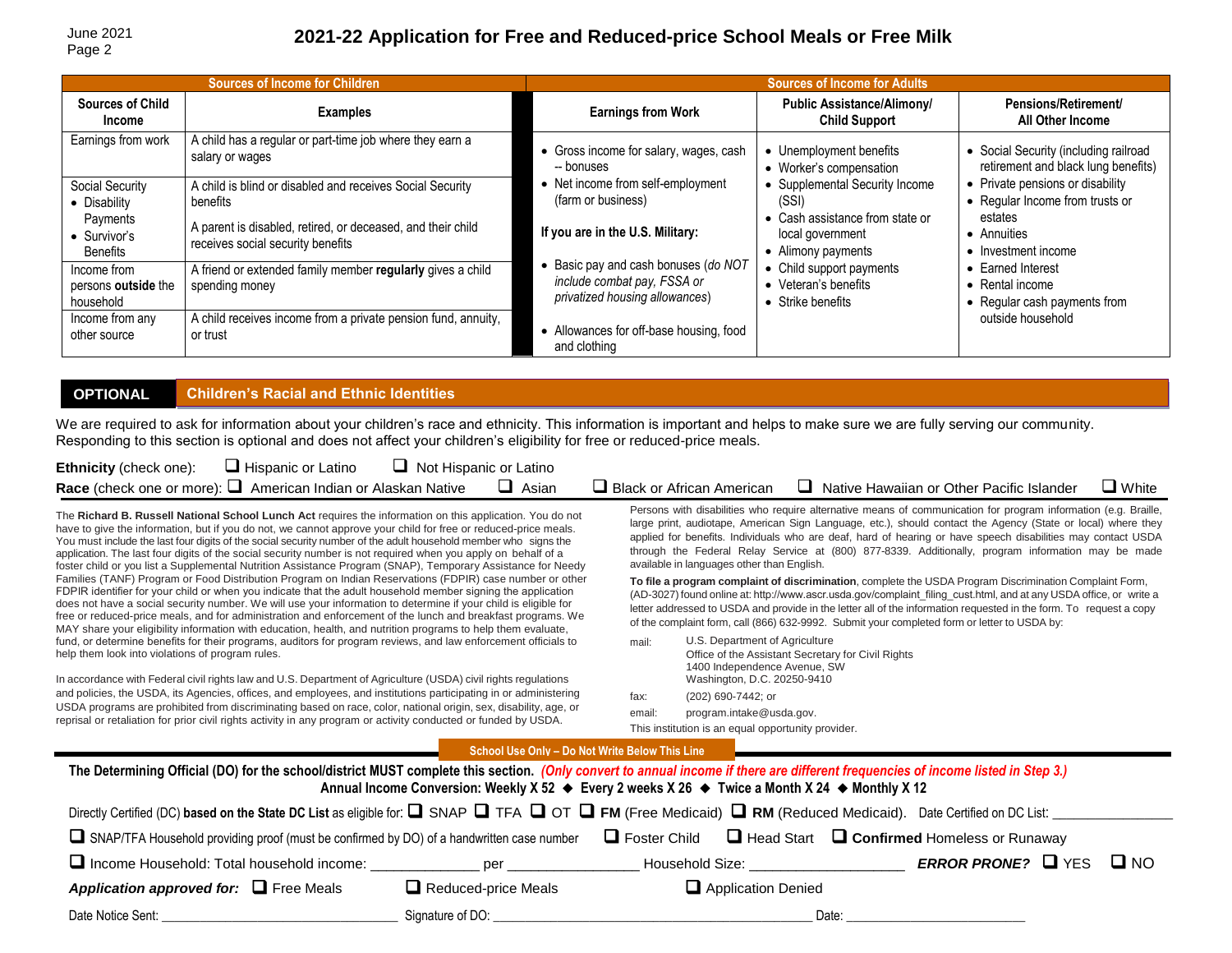June 2021 Page 3

# **How to Apply for Free and Reduced-price School Meals**

Please use these instructions to help you fill out the application for free or reduced-price school meals. You only need to submit one application per household, *even if your children attend more than one school in Regional School District #18*The application must be filled out completely to certify your children for free or reduced-price school meals. Please follow these instructions in order! Each step of the instructions is the same as the steps on the application. If at any time you are not sure what to do next, please contact Holly McCalla[, mccallah@region18.org,](mailto:mccallah@region18.org) 860-434-7238 or 49 Lyme St. Old Lyme, CT 06371

### **PLEASE USE A PEN (NOT A PENCIL) WHEN FILLING OUT THE APPLICATION AND DO YOUR BEST TO PRINT CLEARLY.**

#### **Step 2: Do any household members currently participate in SNAP or TFA? If anyone in your household (including you) currently participates in one or more of the assistance programs listed below, your children are eligible for free school meals:** • The Supplemental Nutrition Assistance Program (SNAP) • Temporary Family Assistance (TFA) **A) If no one in your household participates in any of the above listed programs:** • Leave **STEP 2** blank and go to **STEP 3. B) If anyone in your household participates in any of the above listed programs:**  • Write a case number for SNAP or TFA. You only need to provide one case number. If you participate in one of these programs and do not know your case number, contact your DSS social worker. **Note: Do not use a HUSKY Medical Benefits number since this number is not a SNAP or TFA case number. It is also recommended (but not required) that you submit proof of this SNAP or TFA case number when you submit the application for processing. Proof does NOT include a copy of the CONNECT card.**  • Go to **STEP 4**. **Step 3: Report income for all household members Step 1: List all household members who are infants, children, and students up to and including grade 12** Tell us how many infants, children, and school students live in your household. They do NOT have to be related to you to be a part of your household. **Who should I list here?** When filling out this section, please include ALL members in your household who are: • Children age 18 or under AND are supported with the household's income; • In your care under a foster arrangement, or qualify as homeless or runaway youth; • Students attending Lyme-Old Lyme Schools *regardless of age.* **A) List each child's name.** Print each child's name. Use one line of the application for each child. When printing names, please print clearly. If there are more children present than lines on the application, attach a second piece of paper with all required information for the additional children. **B) Is the child a student in the district?** List the name of the school, the grade and mark "Yes" or "No" under the column titled "Student" to tell us which children attend school in the district. If you marked "Yes," write the grade level of the student in the "Grade" column. **C) Do you have any foster children?** If any children listed are foster children, mark the "Foster Child" box next to the child's name. If you are ONLY applying for foster children, after finishing **STEP 1**, go to **STEP 4**. *Foster children who live with you may count as members of your household and should be listed on your application*. If you are applying for both foster and nonfoster children, go to step 3. **D) Are any children homeless, runaway or in a Head Start Program?** If you believe any child listed in this section meets this description, mark the "Head Start or Homeless/Runaway" box next to the child's name and *complete all steps of the application.*

### **How do I report my income?**

- Use the charts titled **"Sources of Income for Children"** and **"Sources of Income for Adult,"** printed on the back side of the application form, to determine if your household has income to report.
- Report all amounts in GROSS INCOME ONLY. Report all income in whole dollars. Do not include cents.
	- o Gross income is the total income received before taxes.
	- $\circ$  Many people think of income as the amount they "take home" and not the total "gross" amount. Make sure that the income you report on this application has NOT been reduced to pay for taxes, insurance premiums, or any other amounts taken from your pay.
- Write a "0" in any fields where there is no income to report. Any income fields left empty or blank will also be counted as a zero. If you write '0' or leave any fields blank, you are certifying (promising) that there is no income to report. If local officials suspect that your household income was reported incorrectly, your application will be investigated.
- Mark how often each type of income is received using the check boxes to the right of each field.